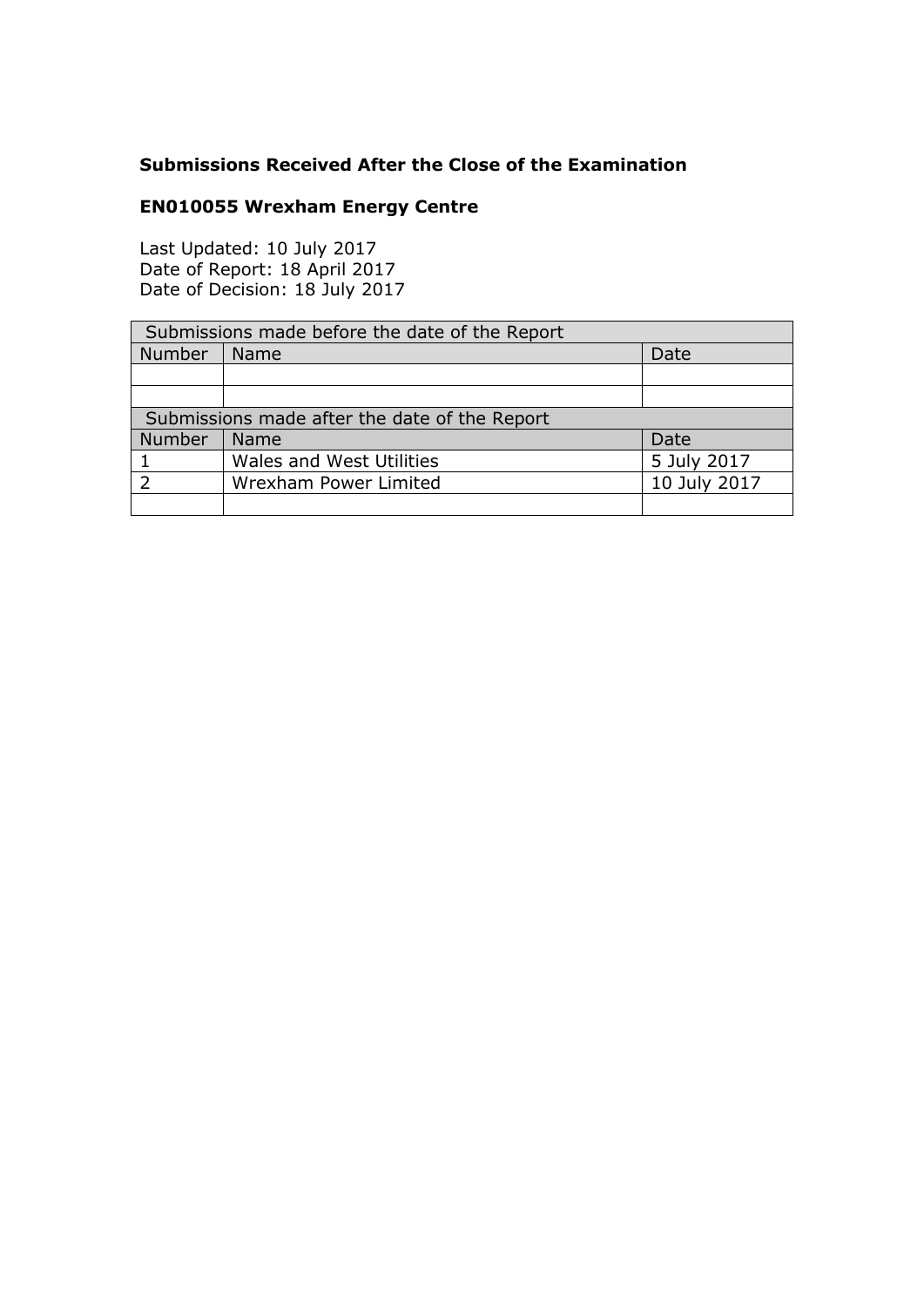$1/11$ j **"Osborne** rke

By Email: wrexhamenergy@pins.gsi.gov.uk Mr Giles Scott Department for Business, Energy and Industrial Strategy 1 Victoria Street London SW1H OET

Our reference DJS/0978330/034463651.1/DJS Your reference

5July 2017

Dear Mr Scott

## Planning Act 2008 and the Infrastructure Planning (Examination Procedure) Rules 2010 Application by Wrexham Power Limited (the "Applicant") for an order granting development consent for the Wrexham Energy Centre Project (Reference EN010055)

We have seen a copy of Pinsent Masons' letter dated 15 June 2017.

For the avoidance of doubt, despite the suggestion of delay on the part of WWU, heads of terms were circulated on 22 June 2017. WWU/their agents have not yet had a response to those HOT's and have not received an undertaking for costs in relation to the work to be undertaken from the Applicant. This is the position notwithstanding that clarification on the costs position was requested by WWU as long ago as 9 June 2017.

1NWU are disappointed with the lack of engagement in the most recent period and at the apparent lack of urgency on the part of the Applicant to try to resolve these issues by agreement.

1NWU are of course willing to meet with the Applicant to resolve these issues and would prefer to do so as soon as possible.

For these reasons, WWU would prefer that the Secretary of State allow the parties a short further period of time for meaningful engagement to take place, in the hope that all matters can be resolved by agreement before a decision on the Application is made.

Osborne Clarke LLP

2 Temple Back East, Temple Quay, Bristol, BS1 6EG or DX 7818 Bristol T +44 117 917 3000 F +44 117 917 3005

Osborne Clarke LLP is a limited liability partnership registered in England and Wales with registered number OC397443 whose registered office is at One London Wall.<br>London EC2Y 5EB. It is authorised and regulated in the UK

The term 'partner' refers to a member of Osborne Clarke LLP. A list of members of Osborne Clarke LLP and their professional qualifications is available for inspection at the registered office. My advice given by any individual member, employee, or consuttant is the responsibility of Osborne Clarke LLP and not fhe individual

Osborne Clarke LLP is part of an international legal practice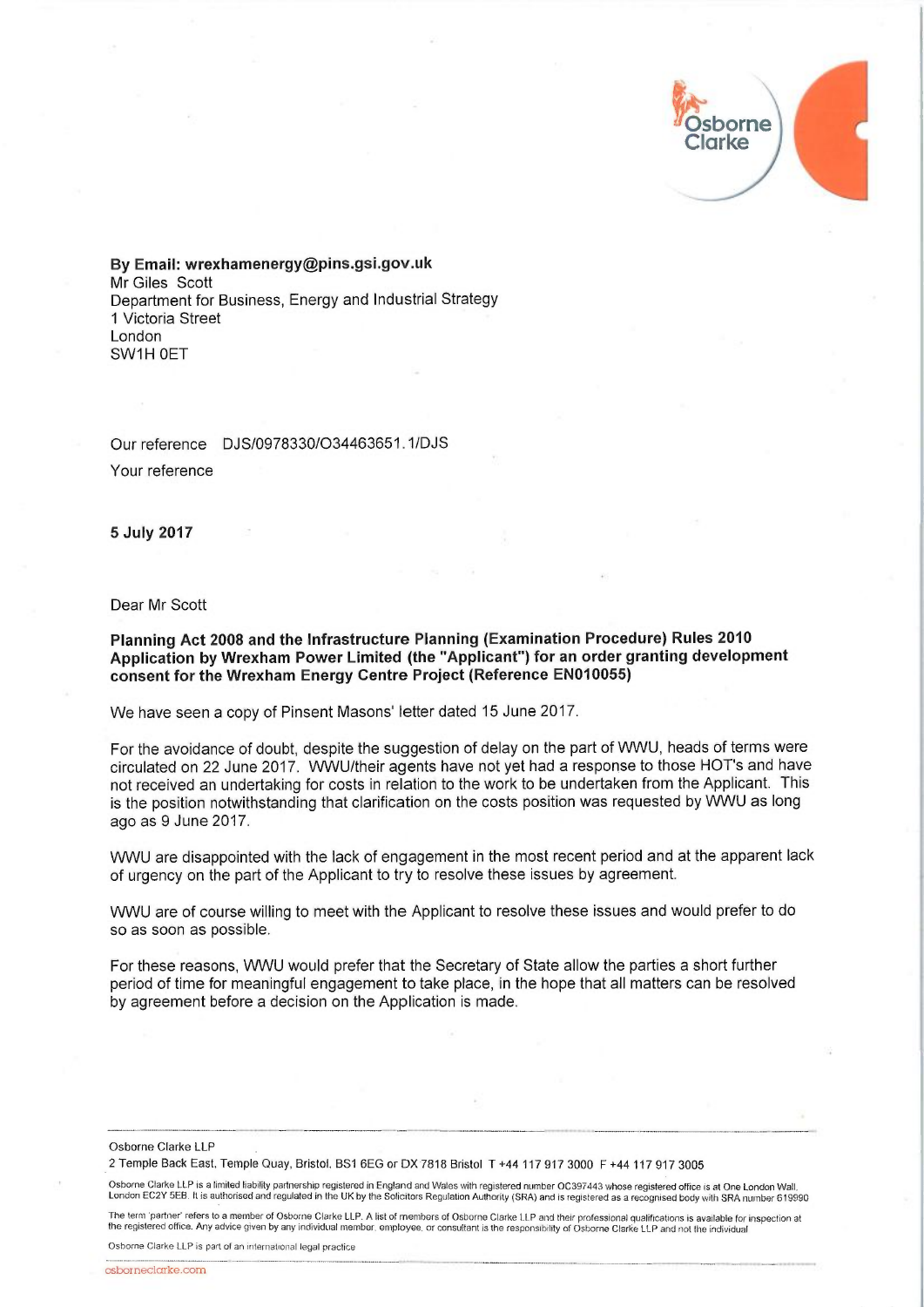Yours sincerely

David Shakesby Partner for Osborne Clarke LLP T +44 117 917 3326 F +44 117 917 3327 E david.shakesby@osborneclarke.com